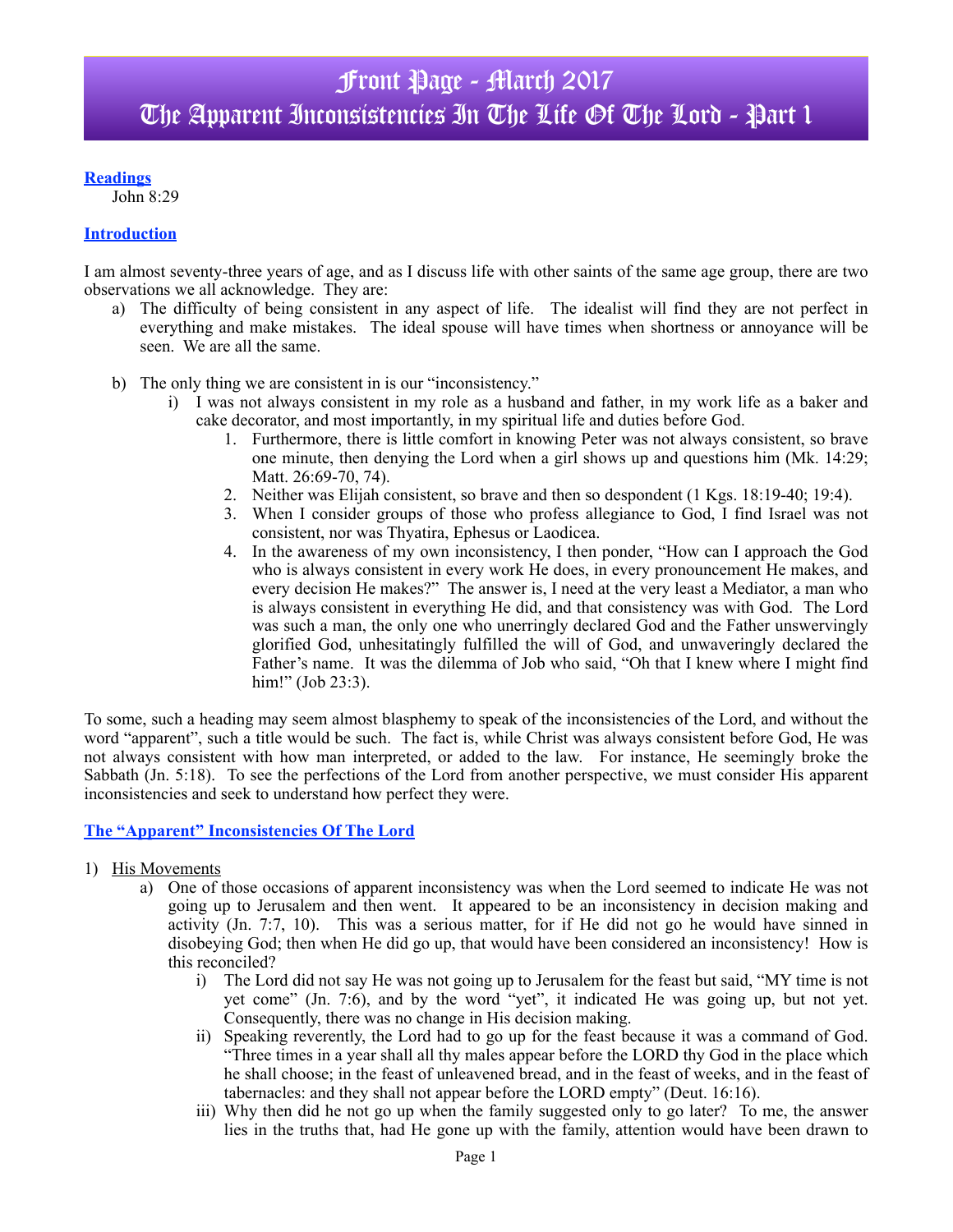Himself, and He was going up incognito. That could not have happened had He gone with the family for, had He performed a miracle, they would have very possibly boasted that He was their brother and Messiah. The Lord would not permit that possibility for He will not accept the witness of the powers of darkness. Their suggestion was an activity of Satan and their unbelief. Then He goes up. He was not inconsistent, but moving, not according to the will of man, but God. Again, when He did go up it was in secret and the people at the feast did not know if He was at the feast or not  $(In. 7:10-13)$  and then pondered who this young man was who spoke such profound teachings (Jn. 7:14-46). The lesson is, the true servant of God moves at the direction of God not the urgings of the unsaved and unbelievers, even if they are His earthly relations, even his mother.

b) In John 7:10 He went up in secret and then in chapter 12:12-18 He went up very publicly. This seems inconsistent. In John 7 His time for revelation as the "King of Israel" was not yet come, but when it is God's time for Him to be presented the King, then He will go up in the fulfillment of the scripture (Jn. 12:15; Zech. 9:9). He then must go up publicly.

#### 2) His response to invitations or suggestions

- a) At the wedding at Cana of Galilee, Mary His mother tells Him they have no wine (Jn. 2:3). The statement is a strong invitation to do something, "Show how wonderful you are". The response of the Lord is, "Mine hour, is not yet come" (Jn. 2:4), that is, the time for my activity is not yet. In contrast to this is the response of the Lord when two on the Road to Emmaus make a suggestion or invitation (Lk. 24:29). This time He accepts their invitation. Why the difference? Was this not inconsistency? When Mary gave the suggestion it was for a present egotistical material need. What a disgrace for the host had they run out of wine at the wedding. It would be the talk of the area and he and the family permanently disgraced. The Lord does not seek to build up personal ego or just perform a miracle to protect someones "good" name. He will provide wine and save the reputations, but only when it manifests His glory in substantiating evidence of who He is (Jn. 2:11).
- b) Concerning the two on the Emmaus Road, He will accept their constraining for there is no material gain, but a desire from them to spend more time with Him, and on His side, to present the evidence to confused hearts and minds that the news they had heard was true, He was risen from the dead.
- 3) Love and behavior at deaths
	- a) Recently I was at the bedside of a brother who was dying. It was requested that I take the ladies home and then return. Sadly, in those few moments I was away, my friend died. It is an automatic reaction to be with a loved one at the moment of death or with those who sorrow as soon as possible. Therefore, it must have been a bewilderment when Lazarus was very ill and news was sent to the Lord, "He whom Thou lovest is sick" (Jn. 11:3). Instead of coming immediately, the Lord stays two more days where He was (Jn. 11:6). Why did He not go immediately? Where is the love for He does not come in our hour of need and the family about to be broken? Then the situation is intensified when He goes to Nain (Lk. 7:11) where a family, was broken? It just was not right, at least to our thoughts. Then there is the case of Jairus (Lk. 8:41), a ruler of the synagogue who comes and asks for help for His daughter, and the Lord goes immediately and raises her from the dead! This all is very perplexing and leads to questions of friendship and love! How can these situation be perfectly justified?
		- i) Several truths come to mind such as, Lazarus had to die for the Lord cannot be there at the moment of death for no one ever can die in the presence and power of the Lord. Also, this death was to make real the wonderful truth that He is the "Resurrection and the life" (Jn. 11:25), and what comfort that has brought many a breaking heart.
		- ii) Again, it was as He stood by the tomb it is recorded, "Jesus wept". The questioning of his love was shattered so that the people said, "Behold how he loved him!" (Jn. 11:35-36).
		- iii) A point often missed is the duration after death before the Lord raises to life the individual. Jairus' daughter was before the funeral, the window's son was during the funeral, and Lazarus